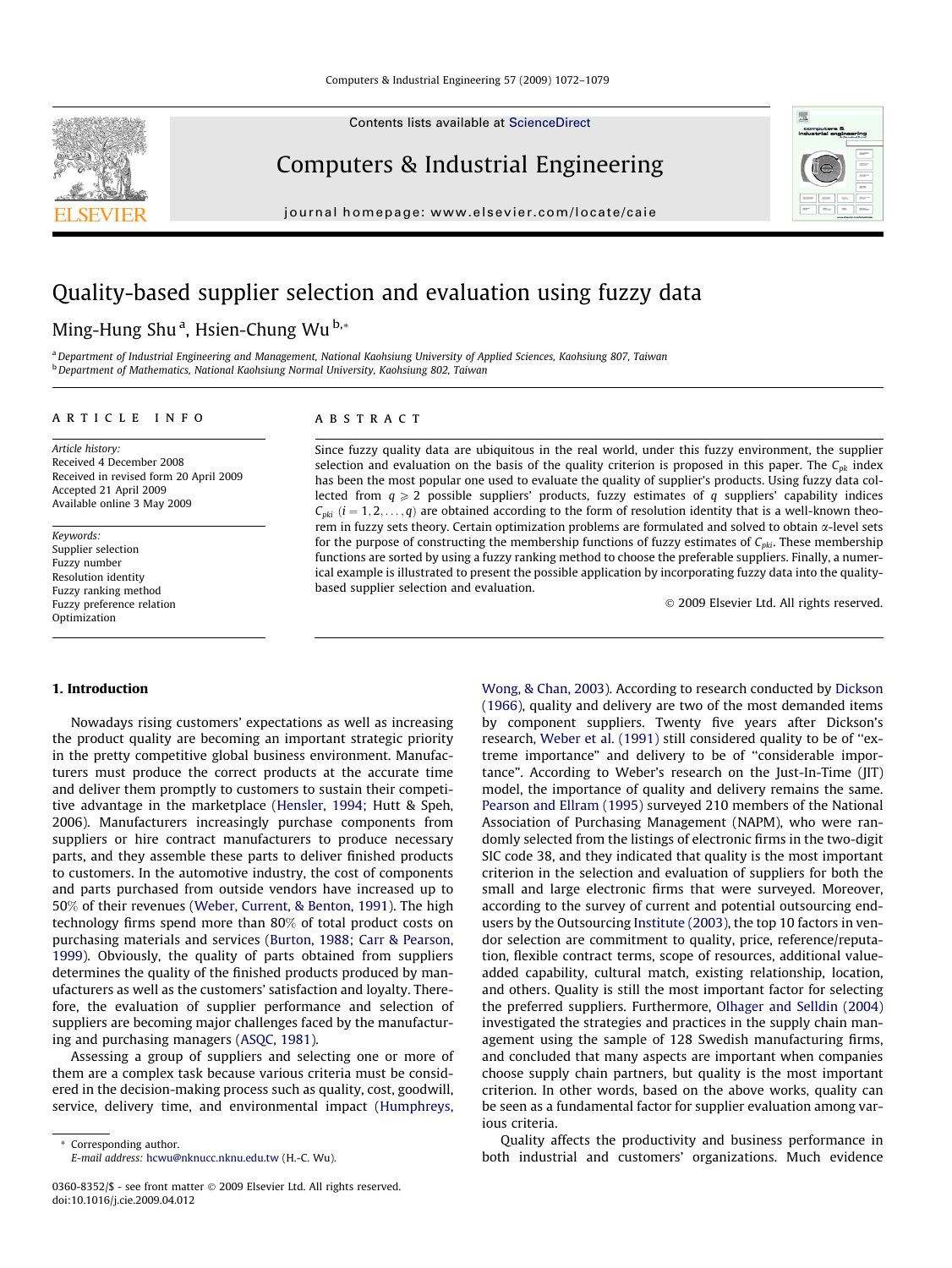suggests that high quality has a positive impact upon significantly increasing profitability, through lowering operating costs and improving market share [\(Garvin, 1988; Maani, 1989; Phillips,](#page--1-0) [Chang, & Buzzell, 1983; Voehl, Jackson, & Ashton, 1994\)](#page--1-0). [Kane](#page--1-0) [\(1986\)](#page--1-0) stated that the quantification of the process mean and variation is central to understanding the quality of the components produced from a manufacturing process. This fact brings a issue of quality-based supplier selection and evaluation by process capability indices (PCIs) into the main focus of this research.

The first PCI appearing in the literature was the precision index and it was proposed by [Juran \(1974\) and Kane \(1986\)](#page--1-0) and defined as

$$
C_p = \frac{USL - LSL}{6\sigma},\tag{1}
$$

where USL stands for the upper specification limit, LSL stands for the lower specification limit, and  $\sigma$  stands for the process standard deviation. The index  $C_p$  measures process precision (consistency of quality). However, it does not consider whether the process is centered. By considering the magnitude of process variance as well as the location of process mean, the  $C_{pk}$  index is defined as

$$
C_{pk} = \min\left\{\frac{\text{USL} - \mu}{3\sigma}, \frac{\mu - \text{LSL}}{3\sigma}\right\},\tag{2}
$$

which has been the most popular one used in the manufacturing industry ([Kane, 1986; Kotz & Lovelace, 1998](#page--1-0)). [Montgomery \(2005\)](#page--1-0) recommended some minimum capability requirements for performing the manufacturing processes under some certain designated quality conditions. For example,  $C_{pk} \ge 1.33$  is for the existing processes, and  $C_{pk} \ge 1.50$  is for the new processes. On the other hand,  $C_{pk} \ge 1.50$  is also for the existing processes on safety, strength, or critical parameter, and  $C_{pk} \ge 1.67$  is for the new processes on safety, strength, or critical parameter. [Finley](#page--1-0) [\(1992\)](#page--1-0) also found that the required values on all critical supplier processes are 1.33 or higher, and the  $C_{pk}$  values of 1.67 or higher are preferred. Many companies have recently adopted criteria for evaluating their processes that include more stringent process capability. Motorola's ''Six Sigma" program essentially requires the process capability to be at least 2.0 to conform the possible  $1.5\sigma$  process shift [\(Harry, 1988\)](#page--1-0).

The supplier certifications in the manuals of ISO 9000 and QS-9000 include a detailed procedure in evaluating supplier's products on the basis of the most well-known  $C_{pk}$  index. For a purchasing contract, a minimum value of  $C_{pk}$  is usually specified. If the prescribed minimum  $C_{pk}$  fails to be met, then the supplier is verified to be incapable. Otherwise, the supplier is evaluated to be capable. Naturally, we can investigate the supplier selection and evaluation for the case with  $q \geq 2$  candidate suppliers' products by using the  $C_{pk}$  index.

Let  $P_i$  be the products population of ith supplier with the mean  $\mu_i$  and variance  $\sigma_i^2$  where  $i = 1, 2, \ldots, q$ . The capability index  $C_{pki}$ indicated the quality of the ith supplier's products can be defined as

$$
C_{pki} = \min\left\{\frac{USL - \mu_i}{3\sigma_i}, \frac{\mu_i - LSL}{3\sigma_i}\right\}
$$
 (3)

for  $i = 1, ..., q$ .

Conceptually, in evaluating a group of suppliers and further selecting one or more of them, the assessment requires knowledge of  $\mu_i$  and  $\sigma_i$  obtained from each supplier's products in Eq. (3). However, the  $\mu_i$  and  $\sigma_i$  are usually unknown. In this case, to assess the appropriate suppliers, sample data must be collected from suppliers in order to estimate  $C_{pki}$ . Let  $x_{i1}, x_{i2}, \ldots, x_{in_i}$  be independent random samples from  $P_i$  for  $i = 1, 2, \ldots, q$ . Generally, the underlying data obtained from the output responses of each supplier's products are always assumed to be real numbers. Such a situation, [Pearn, Kotz, and Johnson \(1992\), Pearn and Shu \(2003\) and Prasad](#page--1-0) [and Calis \(1999\)](#page--1-0) have used the statistical point estimate  $\hat{c}_{nki}$  on  $C_{nki}$ by

$$
\hat{c}_{pki} = \min\left\{\frac{USL - \bar{x}_i}{3s_i}, \frac{\bar{x}_i - LSL}{3s_i}\right\},\tag{4}
$$

where the mean  $\mu_i$  in Eq. (3) is substituted by the sample mean  $\bar{x}_i$ 

$$
\bar{x}_i = \frac{1}{n_i} \sum_{j=1}^{n_i} x_{ij}
$$

and the standard deviation  $\sigma_i$  in Eq. (3) is substituted by the sample standard deviation  $s_i$ 

$$
s_i = \left[\frac{1}{n_i-1}\sum_{j=1}^{n_i}(x_{ij}-\bar{x}_i)^2\right]^{1/2}
$$

for  $i = 1, 2, ..., q$ .

However, in the practical situations, data collected from the key quality characteristic of suppliers' products are often somewhat imprecise (fuzzy). For example, the data may be given by color intensity of pictures or by the readings on an analogue measurement equipment, as in the studies of [Filzmoser and Viertl \(2004\)](#page--1-0) [and Viertl and Hareter \(2004\).](#page--1-0) In addition, the imprecise data may be given by scarce sample data, e.g., the observations made with coarse scales, linguistic data, or data collected with vague and incomplete knowledge, as discussed by [Gulbay and Kahraman](#page--1-0) [\(2007\) and Sugano \(2006\).](#page--1-0) [Lee \(2001\) and Hong \(2004\)](#page--1-0) indicated that the measurements partly carried out by the decision-makers subjective determination can also be seen to be fuzzy numbers. In their studies, the estimation of  $C_{pk}$  index was proposed using fuzzy data.

In this paper, we study the quality-based supplier selection and evaluation using fuzzy data, which was not seriously treated by the researchers. The paper is organized as follows. In Section 2, we introduce the basic properties of fuzzy numbers. In Section [3,](#page--1-0) we discuss the fuzzy estimate of  $C_{pki}$  by considering fuzzy quality data collected from suppliers. Using the form of resolution identity theorem, the membership function of the fuzzy estimate of  $C_{pki}$  for each supplier is obtained. In order to compute the membership degrees, some optimization problems are formulated. In Section [4,](#page--1-0) we provide computational methods to solve the optimization problems. In Section [5](#page--1-0), to select the preferable suppliers, a ranking method proposed by [Yuan \(1991\)](#page--1-0) is extended to sort the membership functions of fuzzy estimates of suppliers'  $C_{nki}$  indices. Finally, we summarize our proposed method in a step-by-step procedure. An application of light emitting diodes (LEDs) is illustrated as an example.

### 2. Fuzzy numbers

The fuzzy subset  $\tilde{a}$  of R is defined by a function  $\xi_{\tilde{a}} : \mathbb{R} \to [0,1],$ which is called the membership function. The  $\alpha$ -level set of  $\tilde{a}$ , denoted by  $\tilde{a}_{\alpha}$ , is defined as  $\tilde{a}_{\alpha} = \{x \in \mathbb{R} : \xi_{\tilde{a}}(x) \ge \alpha\}$  for all  $\alpha \in (0,1]$ . The 0-level set  $\tilde{a}_0$  is defined as the closure of the set  $\{x \in \mathbb{R} : \xi_{\bar{a}}(x) > 0\}$ , i.e.,  $\tilde{a}_0 = \text{cl}(\{x \in \mathbb{R} : \xi_{\bar{a}}(x) > 0\}) = \text{cl}(\bigcup_{x > 0} \tilde{a}_x)$ .

**Definition 2.1.** The fuzzy subset  $\tilde{a}$  of  $\mathbb{R}$  is said to be a fuzzy number, if the following conditions are satisfied:

- (i)  $\tilde{a}$  is normal, i.e., there exists an  $x \in \mathbb{R}$  such that  $\xi_{\tilde{a}}(x) = 1$ .
- (ii)  $\xi_{\tilde{a}}$  is quasi-concave, i.e.,  $\xi_{\tilde{a}}(tx + (1-t)y) \geqslant \min\{\xi_{\tilde{a}}(x), \xi_{\tilde{a}}(y)\}\$ for  $t \in [0, 1]$ .
- (iii)  $\xi_{\bar{a}}$  is upper semicontinuous, i.e.,  $\{x \in \mathbb{R} : \xi_{\bar{a}}(x) \ge \alpha\}$  is a closed subset of  $\mathbb R$  for each  $\alpha \in (0,1]$ .
- (iv) The 0-level set  $\tilde{a}_0$  is a closed and bounded subset of R.